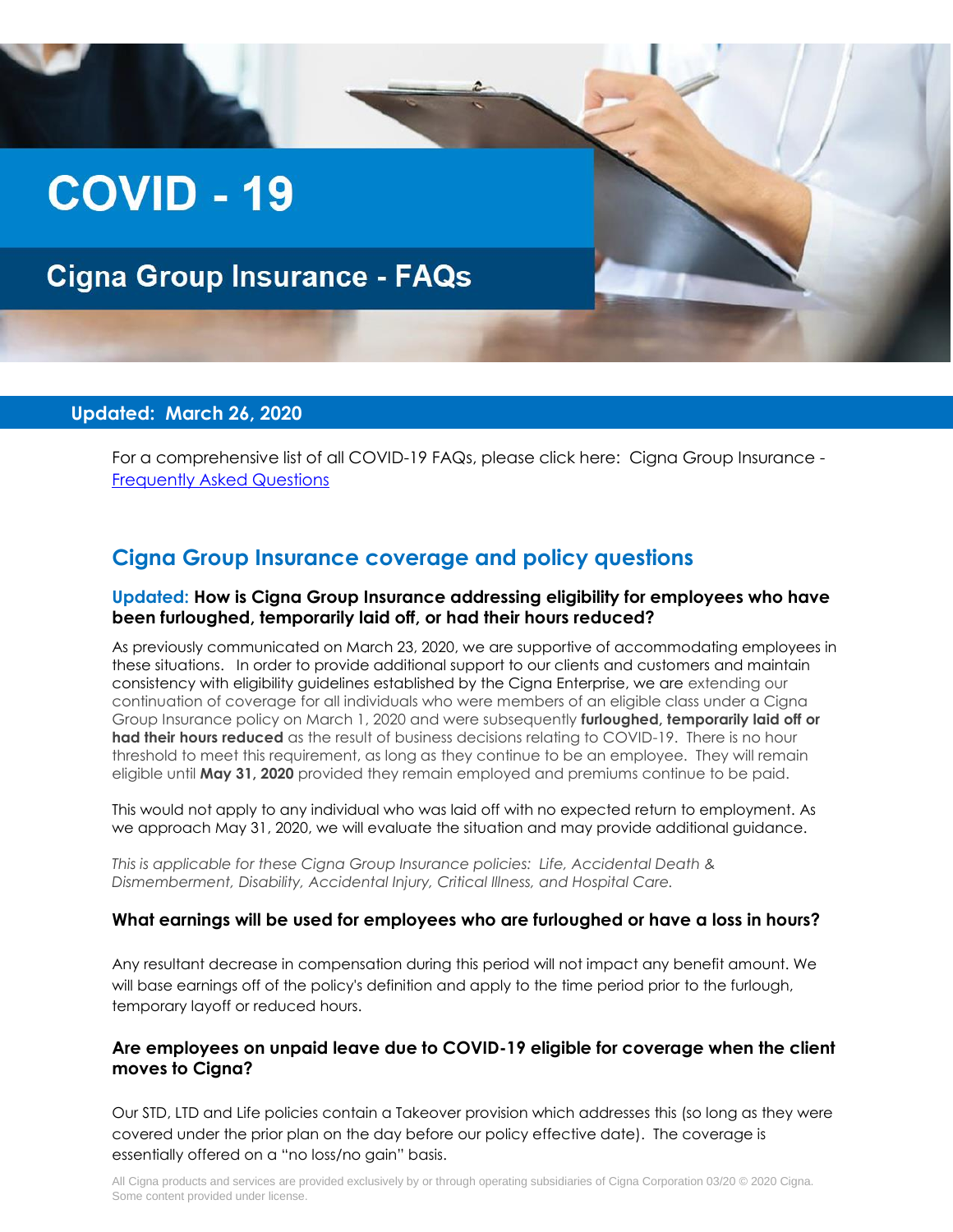#### **At the end of a furlough period, will employees be able to port or convert their coverage?**

Employers will need to refer to the policy for details concerning when coverage terminates, any available conversion or portability options and any corresponding time frames.

#### **What is Cigna Group Insurance doing to accommodate insurance applications pending due to medical underwriting delays?**

There may be a delay in the processing of individual applications for insurance which require medical underwriting. This is due to temporary difficulties in obtaining paramedical examinations or medical records. To address this, we are re-reviewing all pending applications to determine whether a determination can be made based on the information currently on file. If not, we are exploring alternative sources of medical information and reaching out to applicants with specific, targeted medical questions to expedite processing.

## **Federal and State leave and disability legislation**

We continue to track federal and statutory legislation to determine revisions to paid/unpaid leave and disability plans. Our [Federal and Statutory Leave and Disability Plan Reference Guide](http://images.connecting.cigna.com/Web/CIGNACorporation/%7bc21bb593-5cae-48a0-a718-7d70321926dc%7d_COVID19_State_Federal_Guide_03192020_FINALr2.pdf) will continue to be updated with the latest information.

#### **Can you help me understand the new law passed in the state of New Jersey regarding COVID-19?**

We are currently researching the impacts of this new law to our state plans and will provide further information once clarified. Here is the information we know now:

On March 25, 2020, New Jersey passed a coronavirus law that impacts New Jersey's Earned Sick Time law, Family Leave Act law, and TDI/FLI provisions. For purposes of leave administration only, please note that where there is a state of emergency declared by the Governor, Commissioner of Health, or other public health authority, "serious health condition" now includes:

- Illness caused by the epidemic of a communicable disease (here, COVID-19)
- Known or suspected exposure to the communicable disease (here, COVID-19)
- Efforts to prevent spread of the communicable disease (here, COVID-19)

If in-home care or treatment of a family member of the employee is required due to:

- 1) The issuance by a healthcare provider or the commissioner or other public health authority of a determination that the presence in the community of a family member may jeopardize the health of others
- 2) The recommendation, direction, or order of the provider or authority that the family member be isolated or quarantined because of suspected exposure to the communicable disease.

If an employee needs leave to care for a family member who has been quarantined or isolated either by the state or their health care provider due to being sick from COVID-19, known or suspected exposure to COVID-19, or otherwise told to stay home he/she is entitled to protection under the New Jersey Family Leave Act.

#### **Can you help me understand the new law passed in the State of New York regarding Emergency Paid Leave and Paid Sick Leave for COVID-19?**

We've put together a summary document with FAQs to answer questions related to the legislation passed in the state of New York. Please [click here](http://images.connecting.cigna.com/Web/CIGNACorporation/%7b41c85f16-43b1-4fc0-9a14-9c8116c5cd5d%7d_CGI_FAQs_New_York_State_Emergency_Paid_Leave_and_Paid_Sick_Leave.pdf) to read more.